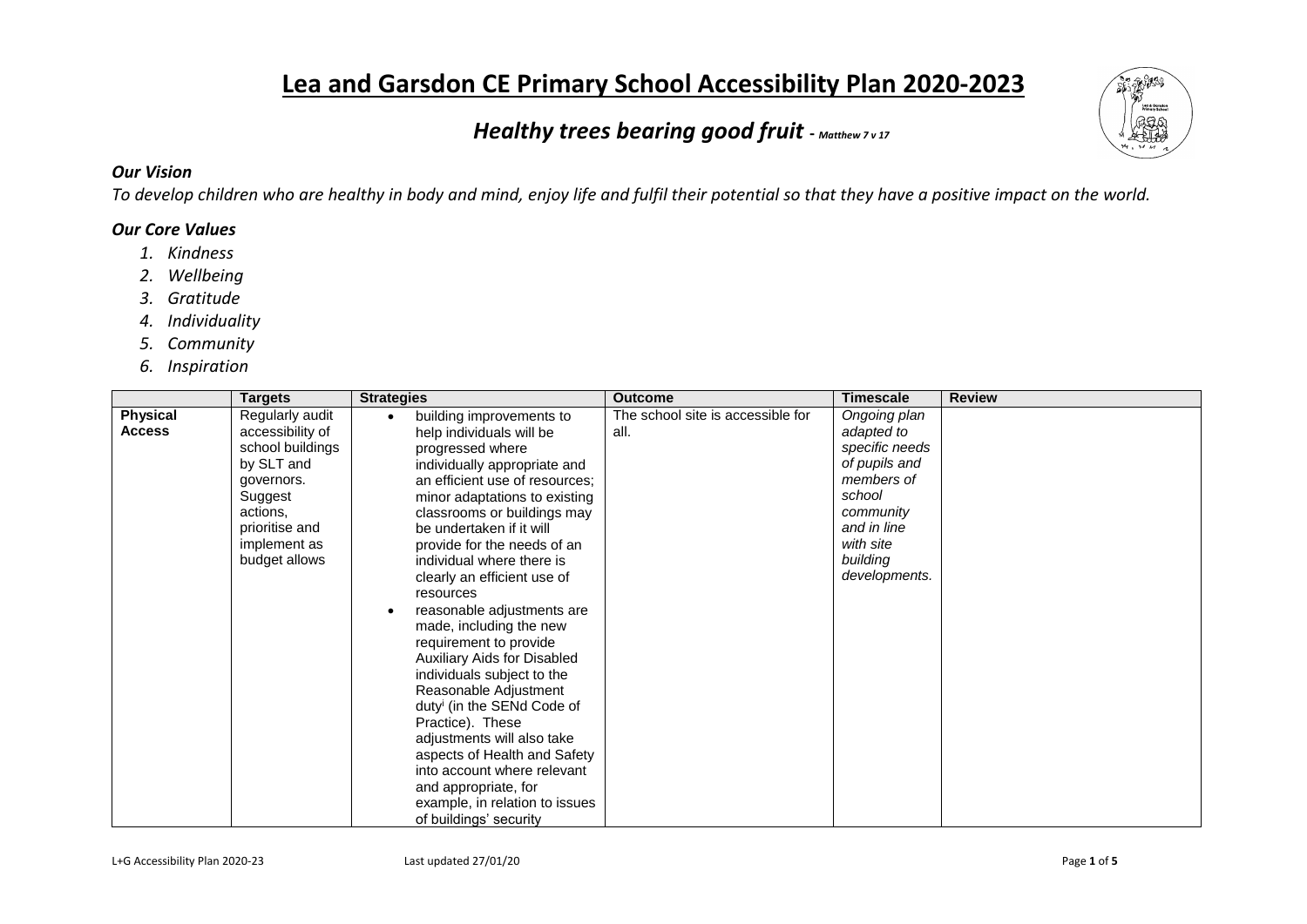|                                        | <b>Targets</b> | <b>Strategies</b>                                                                                                                                                                                                                                                                                                                                                                                                                                                                                                                                                                                                                                                                                                                                                                                                                                                                                                                                                                                                                                                                           | <b>Outcome</b> | <b>Timescale</b> | <b>Review</b> |
|----------------------------------------|----------------|---------------------------------------------------------------------------------------------------------------------------------------------------------------------------------------------------------------------------------------------------------------------------------------------------------------------------------------------------------------------------------------------------------------------------------------------------------------------------------------------------------------------------------------------------------------------------------------------------------------------------------------------------------------------------------------------------------------------------------------------------------------------------------------------------------------------------------------------------------------------------------------------------------------------------------------------------------------------------------------------------------------------------------------------------------------------------------------------|----------------|------------------|---------------|
| Access for the<br>visually<br>impaired |                | access to specialist support,<br>$\bullet$<br>advice and equipment from<br>Advisory Teachers for<br><b>Physical Disabilities</b><br>ensure access to<br>teaching/community areas<br>for any physically disabled<br>pupils, staff or visitors as<br>needs arise<br>a suitable space is available<br>$\bullet$<br>for therapy or medical needs<br>school staff are available to<br>$\bullet$<br>liaise with visiting<br>professionals<br>staff attend manual handling<br>training, where manual<br>handling is a component of<br>the support being provided<br>the installations of height<br>adjustable desks/work<br>surfaces are incorporated<br>into the specification of any<br>new classrooms<br>pupils with mobility<br>difficulties are taught in<br>accessible teaching rooms<br>venues for educational trips<br>and visits are accessible for<br>individuals with mobility<br>difficulties (risk assessed<br>prior to school trips)<br>edges of steps and ramps<br>are painted to be a contrast<br>to the surrounding area<br>general and room signs are<br>easy to read and at the |                |                  |               |
|                                        |                | correct height<br>door handles are of good<br>$\bullet$<br>contrast, and PE equipment<br>such as benches contrast<br>against the floors/walls of<br>gym<br>handrails are provided that<br>do not end before the top or<br>bottom step                                                                                                                                                                                                                                                                                                                                                                                                                                                                                                                                                                                                                                                                                                                                                                                                                                                       |                |                  |               |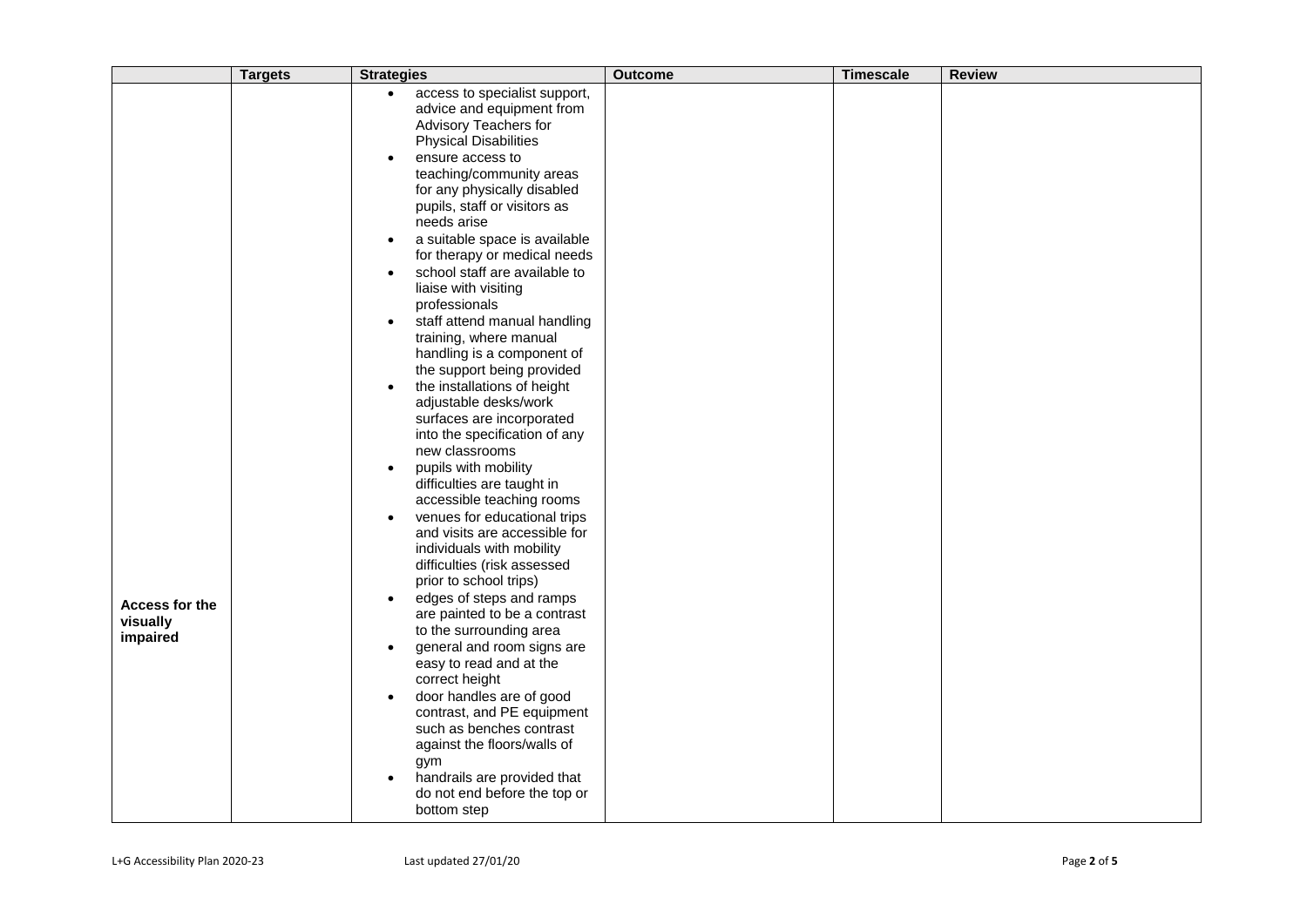|                                                    | <b>Targets</b> | <b>Strategies</b>                                                                                                                                                                                                                                                                                                                                                                                                                                                                                                                                                                                                                                                                                                                                                                                                                                                                                                                                                                                                                                                                                                                                                                                                                                                                                                                                                          | <b>Outcome</b> | <b>Timescale</b> | <b>Review</b> |
|----------------------------------------------------|----------------|----------------------------------------------------------------------------------------------------------------------------------------------------------------------------------------------------------------------------------------------------------------------------------------------------------------------------------------------------------------------------------------------------------------------------------------------------------------------------------------------------------------------------------------------------------------------------------------------------------------------------------------------------------------------------------------------------------------------------------------------------------------------------------------------------------------------------------------------------------------------------------------------------------------------------------------------------------------------------------------------------------------------------------------------------------------------------------------------------------------------------------------------------------------------------------------------------------------------------------------------------------------------------------------------------------------------------------------------------------------------------|----------------|------------------|---------------|
| <b>Access for</b><br>hearing<br>impaired<br>pupils |                | we have systems in place to<br>$\bullet$<br>assist safe travel around the<br>school site e.g. keep<br>corridors clear of bags and<br>clutter<br>we regularly audit the school<br>$\bullet$<br>site for broken light fittings<br>and potential trip hazards<br>such as loose drain fittings<br>or curled up carpet edges -<br>this includes inside and<br>outside areas<br>ensure teachers and<br>teaching assistants attend<br>relevant training from a<br>Qualified Teacher for<br>Visually Impaired pupils<br>consideration will be given to<br>any new or replacement<br>lighting in conjunction with<br>specialist advice from<br>specialist teachers of visually<br>impaired<br>ensure all new building<br>$\bullet$<br>complies with the Acoustic<br>Design of Schools guidance<br>(BB93 <sup>ii</sup> )<br>provide rubber feet or 'hush<br>ups' for chairs in classrooms<br>where hearing impaired<br>students are studying<br>consider the acoustic<br>$\bullet$<br>environment and take steps<br>to improve the sound and<br>reverberation levels, by use<br>of carpets, curtains, hush<br>boards, ceiling tiles, close<br>fitting doors etc.<br>consider installing sound-<br>$\bullet$<br>fields into new and existing<br>classrooms as these benefit<br>all pupils, improve behaviour<br>and concentration, and take<br>away the strain on teachers'<br>voices |                |                  |               |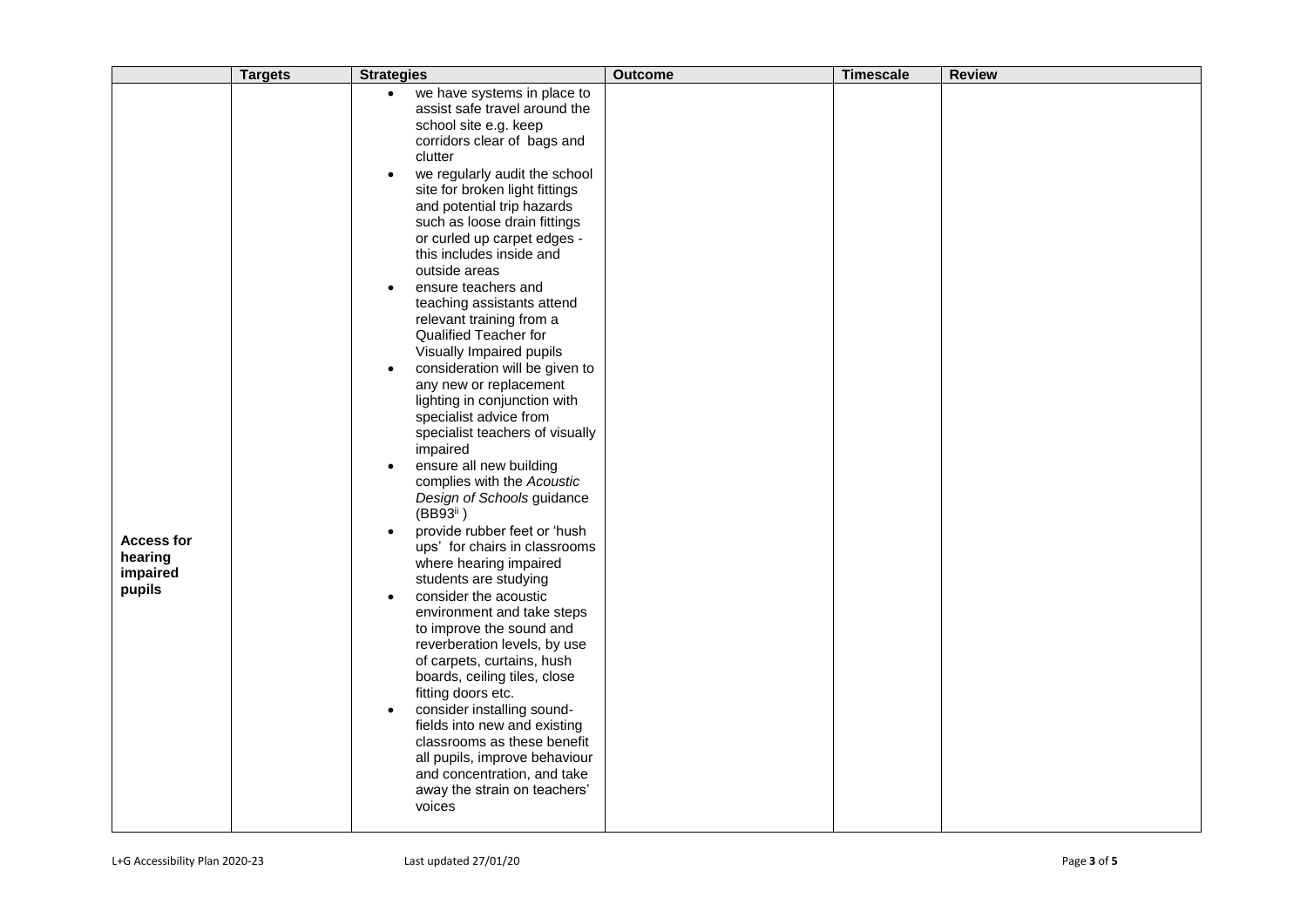|                                 | <b>Targets</b>                                                                                           | <b>Strategies</b>                                                                                                                                                                                                                                                                                                                                 | <b>Outcome</b>                                                                                                                               | <b>Timescale</b>                                                                                                            | <b>Review</b> |
|---------------------------------|----------------------------------------------------------------------------------------------------------|---------------------------------------------------------------------------------------------------------------------------------------------------------------------------------------------------------------------------------------------------------------------------------------------------------------------------------------------------|----------------------------------------------------------------------------------------------------------------------------------------------|-----------------------------------------------------------------------------------------------------------------------------|---------------|
|                                 |                                                                                                          | ensure teachers attend the<br>training provided by the<br>Advisory Teacher for<br>Hearing Impairment that is<br>provided free of charge to<br>schools with HI pupils.                                                                                                                                                                             |                                                                                                                                              |                                                                                                                             |               |
| Access to the<br>curriculum     | All pupils to<br>have access to<br>a broad,<br>balanced and<br>relevant<br>curriculum                    | Continuing professional development<br>will reflect the needs of our cohorts                                                                                                                                                                                                                                                                      | All pupils have access to a broad,<br>balanced and relevant curriculum<br>and data shows that they make<br>progress within the curriculum.   | <b>Annual CPD</b><br>plan                                                                                                   |               |
|                                 | All pupils to<br>have a<br>differentiated<br>curriculum that<br>meets their<br>needs                     | Adhere to SEN policy.<br>Pupils with SEND have a support<br>plan, My support plan or My plan that<br>details the needs and strategies to<br>differentiate with personalised<br>curriculums where appropriate.<br>Views of pupil, parents, and other<br>professionals are reflected in<br>individual plans.                                        | Needs of individual pupils are met<br>through detailed plans. Pupils<br>make progress within the<br>curriculum                               | Annual<br>Monitoring<br>plan:<br>Lesson<br>observations,<br>intervention<br>observations.<br>work scrutiny,<br>pupil voice. |               |
|                                 | All pupils<br>access to the<br>curriculum is<br>increased by<br>regular<br>attendance                    | Monitor attendance of all pupils and<br>groups of pupils                                                                                                                                                                                                                                                                                          | Attendance of groups of pupils is<br>in line with or better than all pupils<br>and national averages.                                        | End of term<br>data: October,<br>December,<br>February,<br>March, May,<br>July                                              |               |
|                                 | Ensure that<br>pupils with<br>SEND can<br>participate in<br>extra-curricular<br>activities and<br>trips. | Monitor attendance of SEND pupils at<br>extra-curricular clubs/events.<br>Full risk assessments of any trips,<br>visits, activities to ensure pupils can<br>access.                                                                                                                                                                               | Attendance and engagement of<br>SEND pupils at extra-curricular<br>clubs, sporting events and off site<br>visits is in line with all pupils. | 3x year<br>December,<br>March, July                                                                                         |               |
| <b>Access to</b><br>information | Parent<br>information is<br>accessible and<br>read                                                       | Variety of channels of communication:<br>written newsletter, text messaging<br>service, website, emails, social<br>media, phone calls and face-to-face<br>contact as appropriate<br>Inclusion Manager to be aware of<br>needs of parents/carers and provide<br>support when needed, for example:<br>Use of Parent Support Advisor as<br>necessary | Information is read.<br>Parental engagement is high:<br>parents feel that school is an<br>approachable and supportive<br>community.          | Ongoing                                                                                                                     |               |